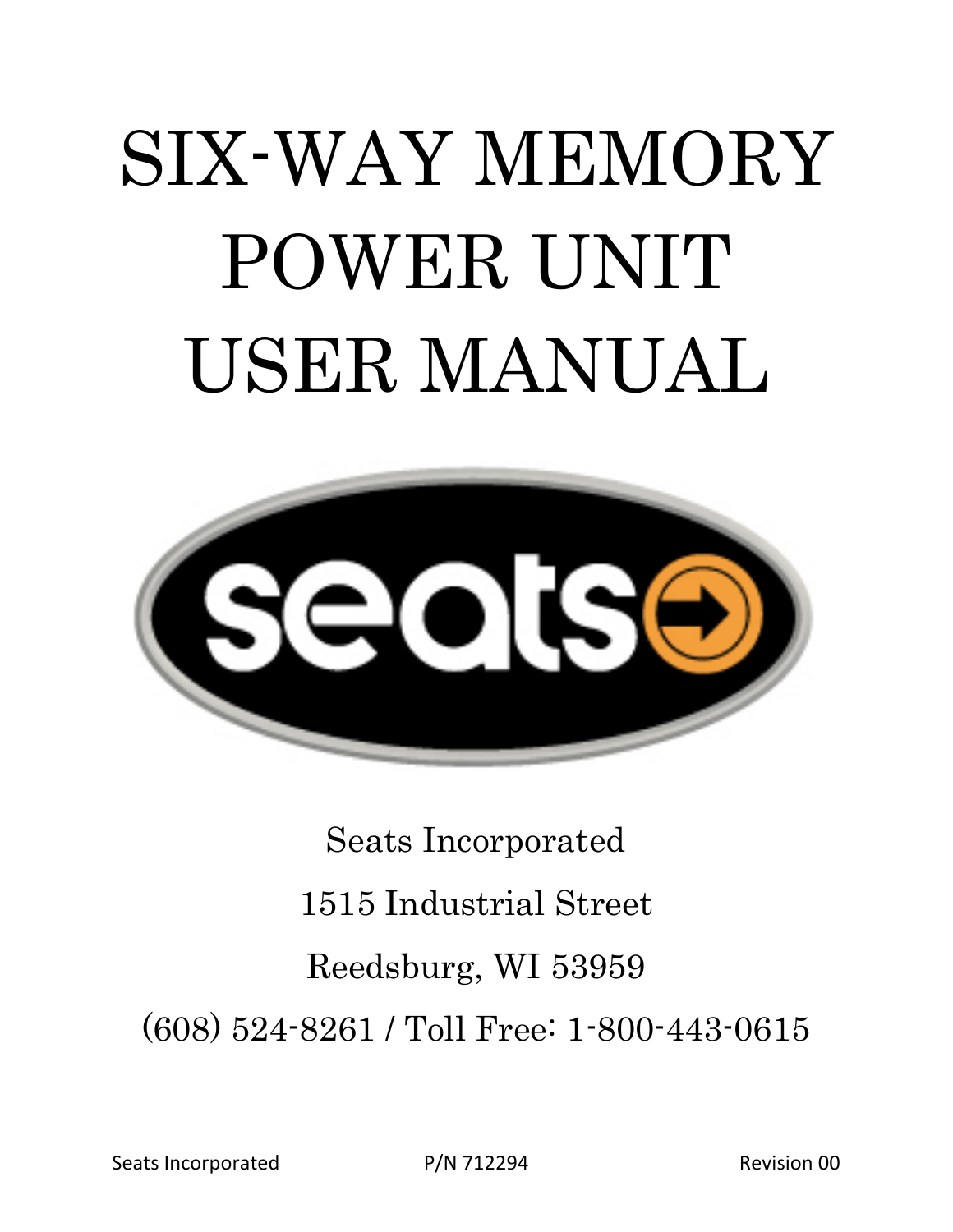### **Contents**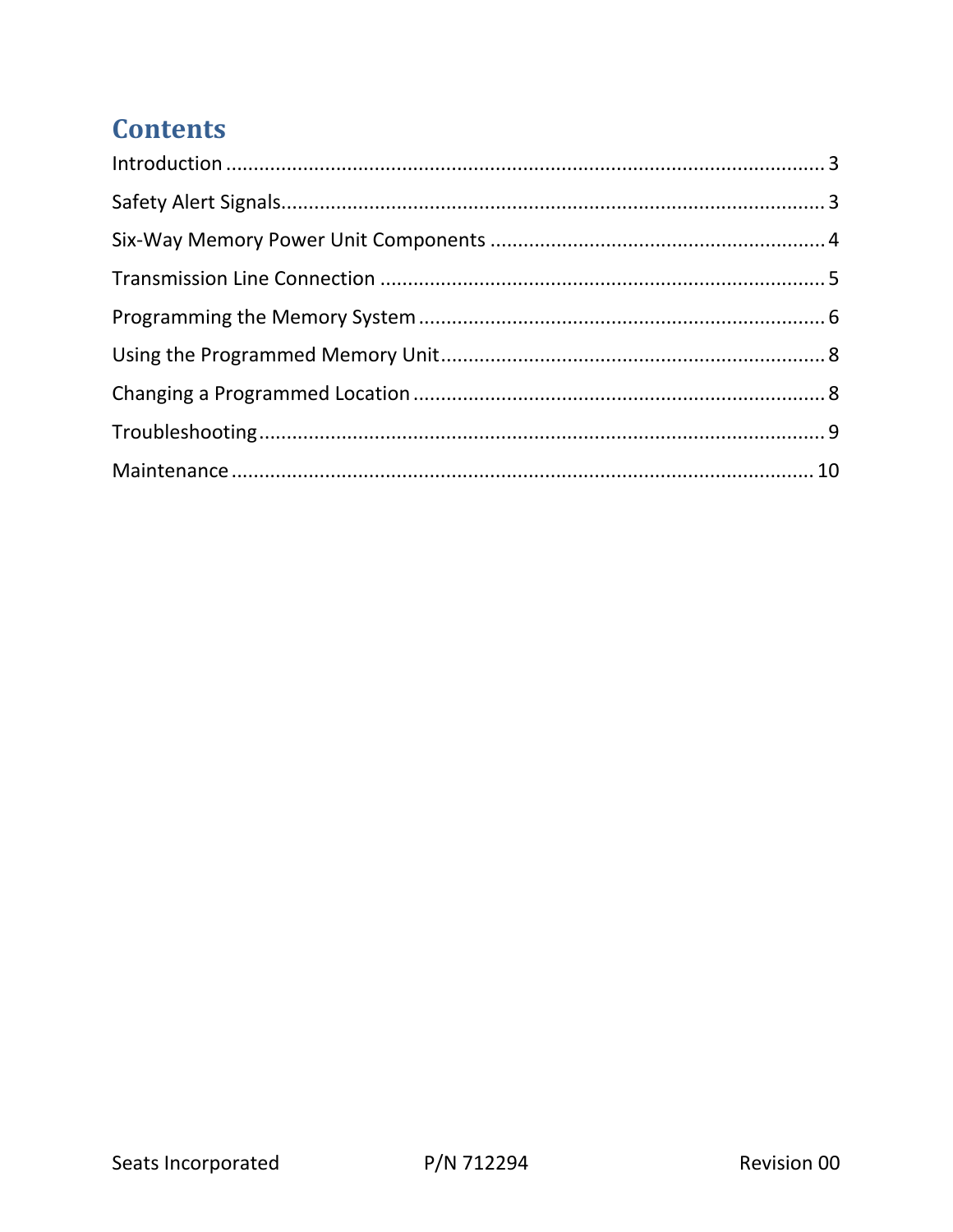#### **Introduction**

Thank you for purchasing the Six‐Way Memory Power Unit from Seats Incorporated. This product was designed to provide many years of worry‐free service. Should you experience difficulty during the operation or maintenance of the product, please call our Customer Service Department. **Do not attempt to alter or modify the design of the Six‐Way Memory Power Unit.**

This manual provides step by step instructions to properly operate your Six‐Way Memory Power Unit. It is important to read and follow all directions carefully. Items requiring special attention are labeled throughout this manual as show below.

#### **Safety Alert Signals**

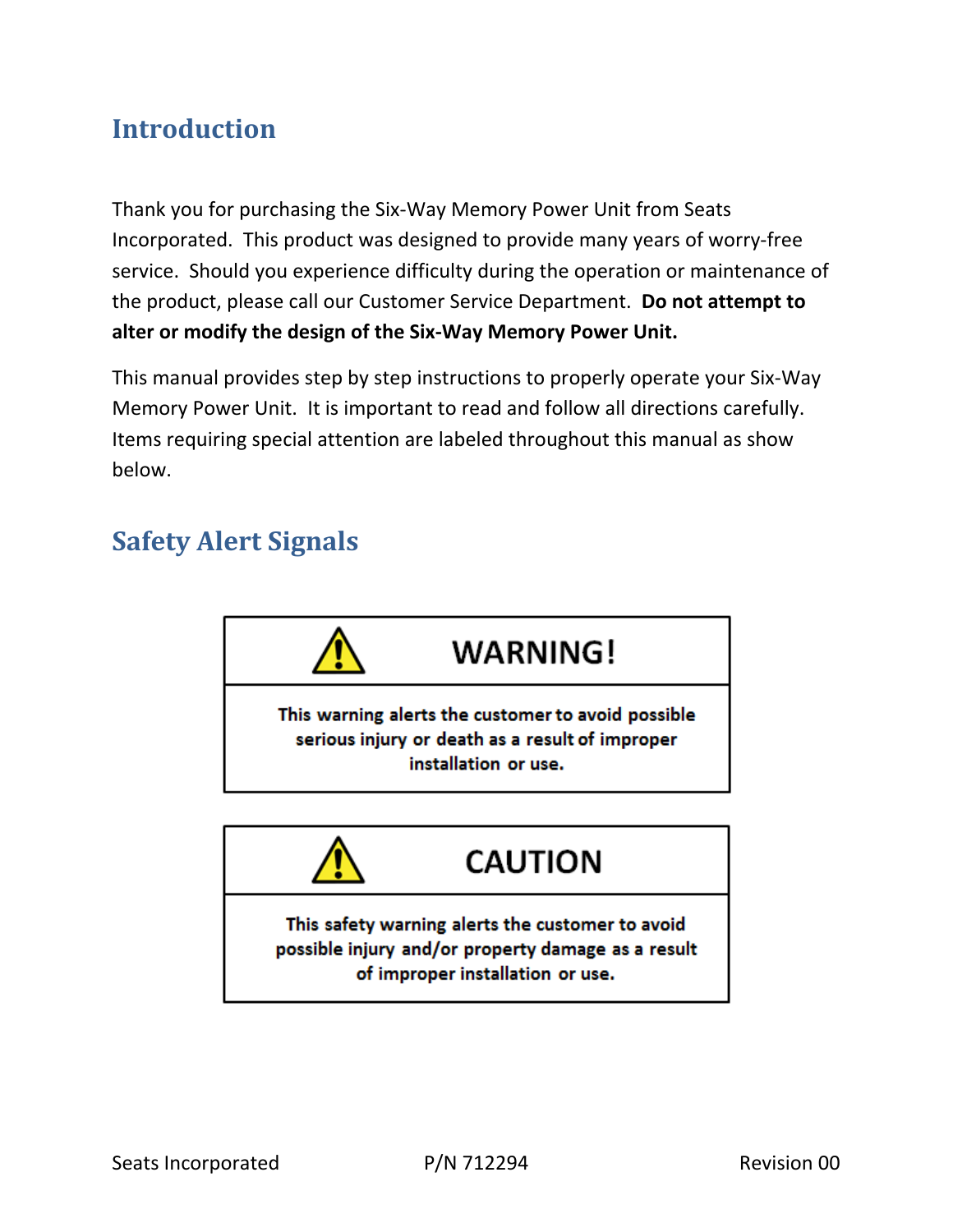## **Six‐Way Memory Power Unit Components**

| Seats Inc. Part Number | Description                                  | Image |
|------------------------|----------------------------------------------|-------|
| 782213                 | Six-Way Power Unit                           |       |
| 782240                 | Memory Switch and<br><b>Harness Assembly</b> |       |
| 782241                 | <b>Memory Control Module</b>                 |       |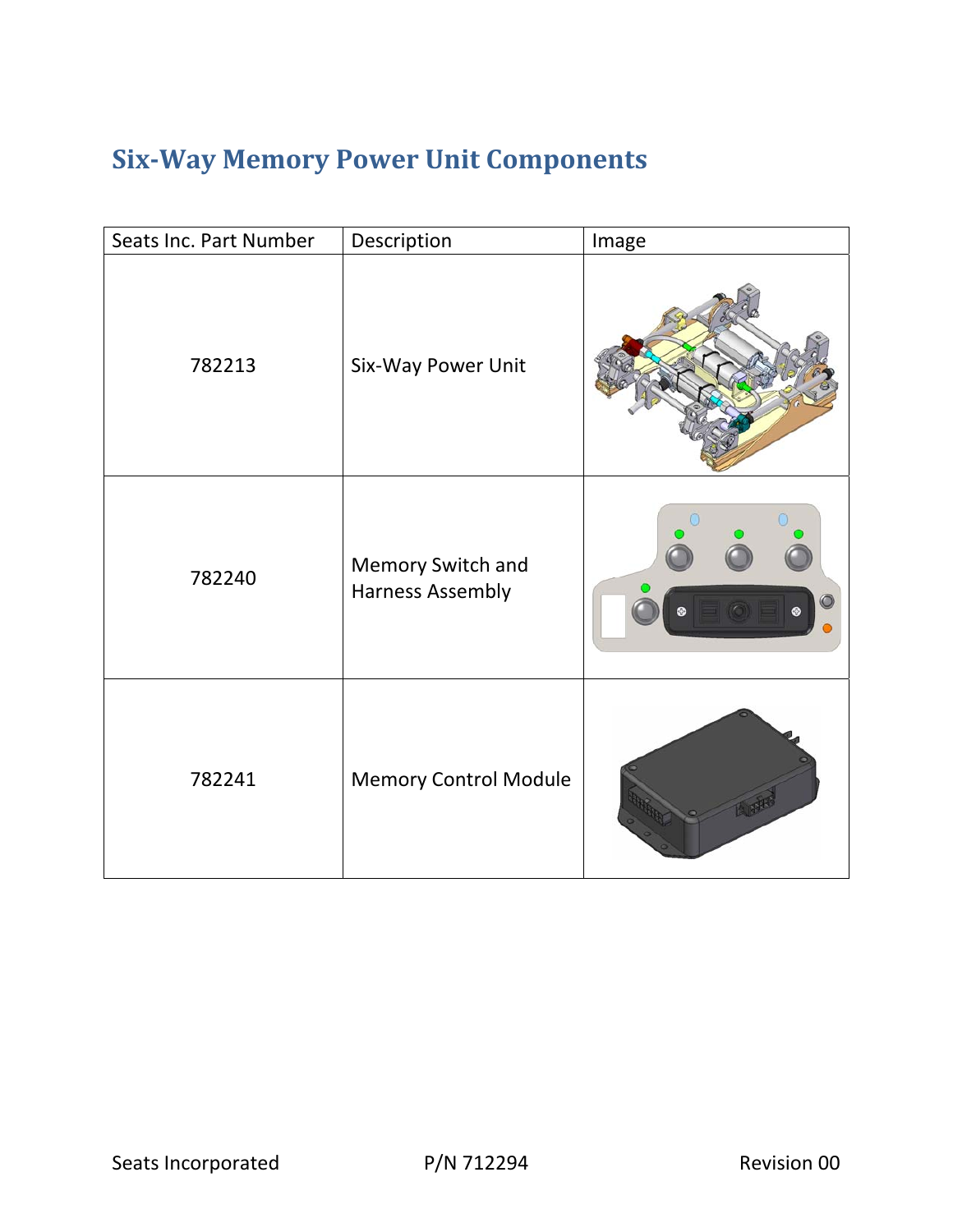#### **Transmission Line Connection**

1. A transmission safety feature is designed into the control module to prevent the memory system from being activated while the vehicle is in motion. This safety feature needs to be connected for proper operation of the six‐way memory power unit. The vehicle has a transmission enabled signal line that needs to be connected to the white or pink pigtail wires located at the switch connector of the control module (see Figure 1).

If your vehicle provides a +12 V signal while the transmission is NOT engaged, connect the transmission enabled signal wire to the pink pigtail. If the vehicle provides a GROUND signal when the transmission is NOT engaged, connect the transmission enabled signal wire to the white pigtail.



**Figure 1:** Transmission Line Connection

2. Once this feature is connected, all six‐way memory functions will operate correctly when the vehicle is parked. If the vehicle is in gear, memory positions cannot be activated. However; all other features will operate, including the manual power adjustment of the power unit.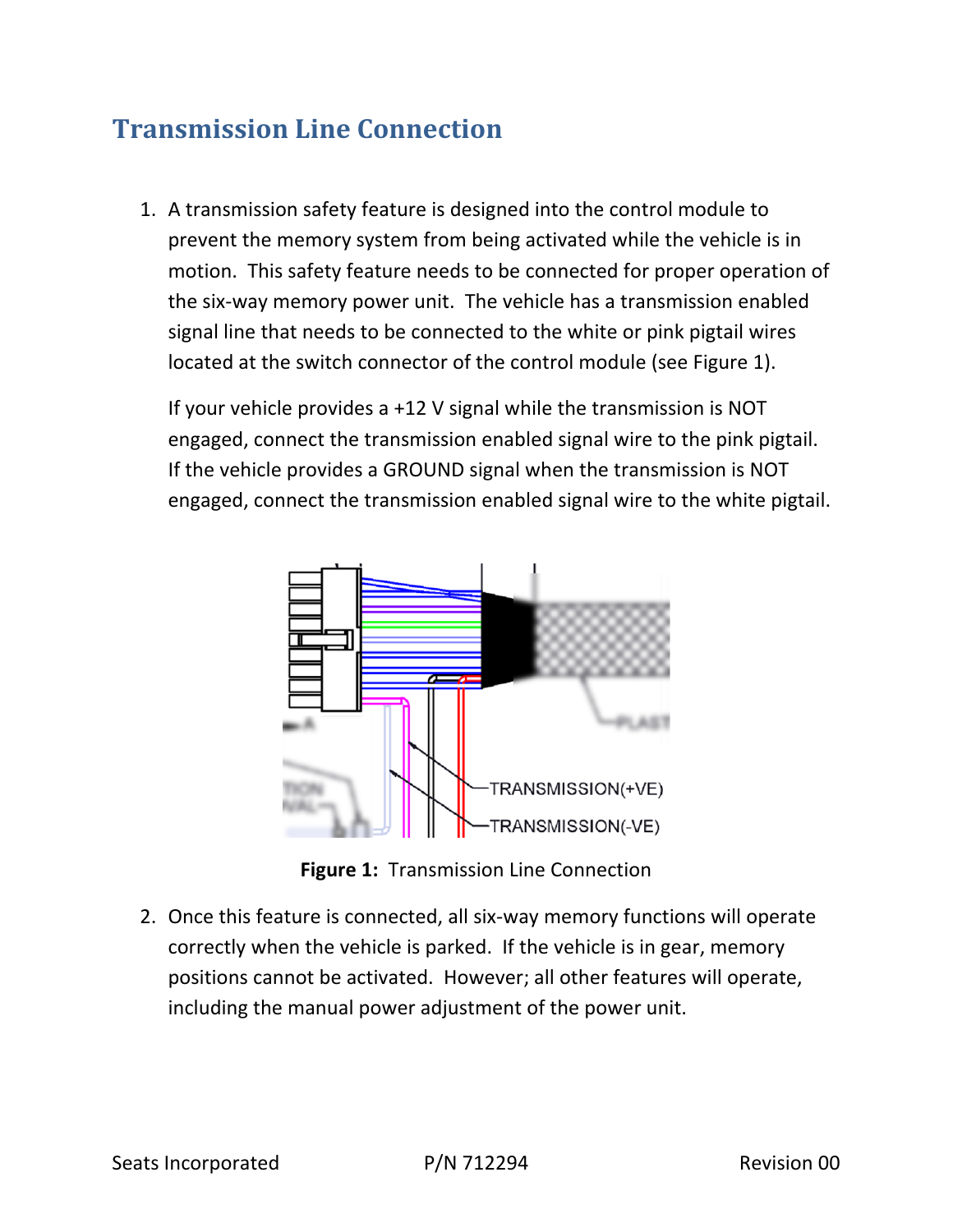#### **Programming the Memory System**

The memory system of this six‐way power unit allows the user to program the seat to automatically adjust to their specific needs with the press of a button.



**Figure 2:** Manual Control Panel

In order for the seat to "remember" any position, the six-way memory power unit must be programmed and stored in the memory control module.

1. Using the front paddle switch, the control stick, and the rear paddle switch (Figure 2), move the seat into the desired seating position. The seat adjust controls are as follows:

| <b>Front Paddle Switch</b>                        | <b>Control Stick</b>                                                                 | <b>Rear Paddle Switch</b>                    |
|---------------------------------------------------|--------------------------------------------------------------------------------------|----------------------------------------------|
| Controls the front motor.                         | Controls up, down, forward, and<br>rearward operation                                | Controls the rear motor.                     |
| Up: Raises the front of<br>$\bullet$<br>the unit. | Up: Raises entire unit.                                                              | Up: Raises the rear of<br>the unit.          |
| <b>Down: Lowers the front</b><br>of the unit.     | <b>Down:</b> Lowers the unit.<br><b>Forward: Moves unit</b><br>$\bullet$<br>forward. | <b>Down: Lowers the rear</b><br>of the unit. |
|                                                   | <b>Rearward: Moves unit</b><br>$\bullet$<br>rearward.                                |                                              |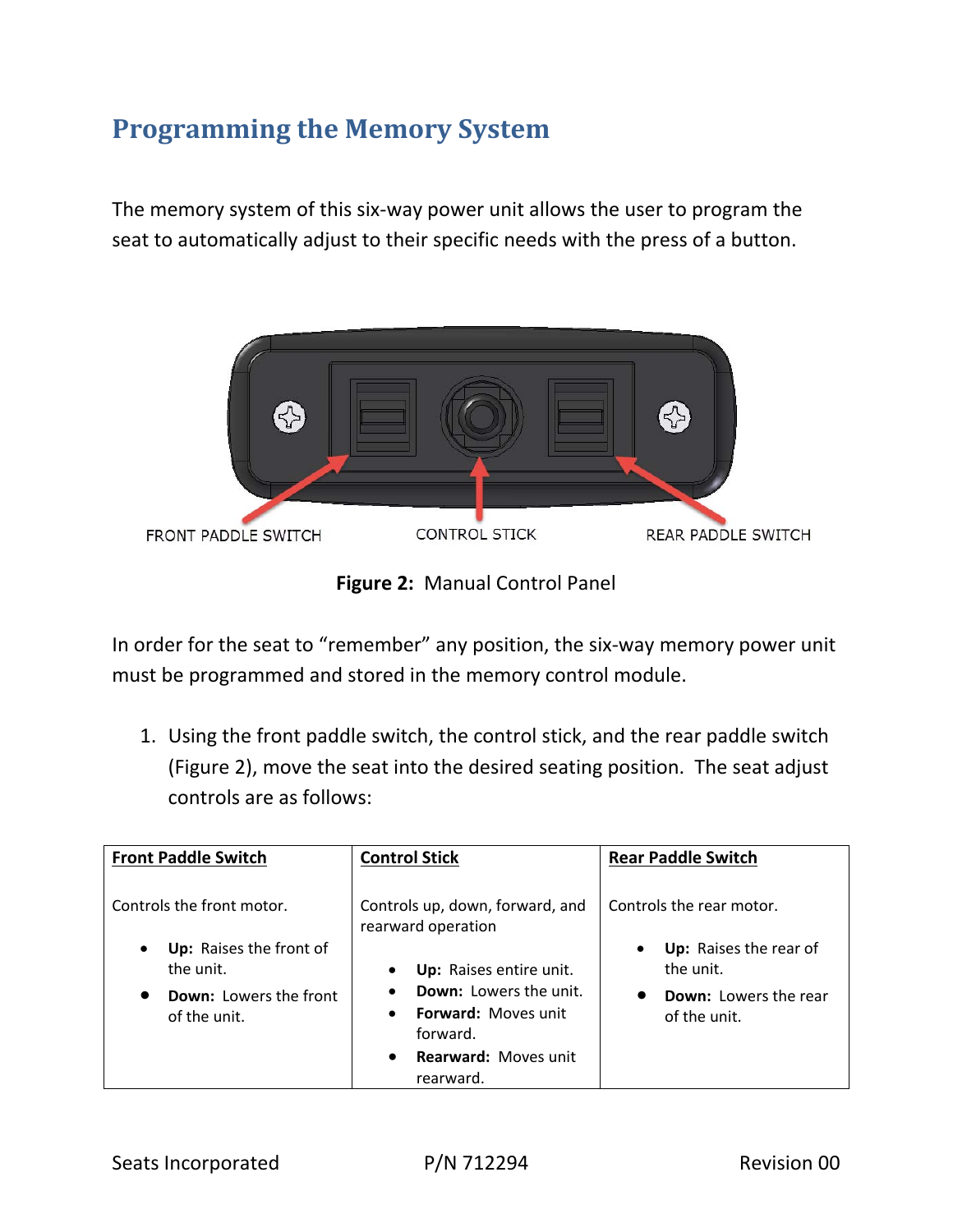

**Figure 3:** Memory Control Panel

- 2. When the power unit is positioned to the desired location, press and hold the Program Switch for 3 seconds. All of the green memory positions lights will flash. The Program Switch can be released and this indicates the system is ready to set a position to memory.
- 3. While all the green lights are flashing, press the Memory Switch you wish to program. For instance, to program position "one", press Memory Switch Button 1. The green light above the Memory Switch will illuminate and the power unit is now programmed to the location.
- 4. Repeat steps 1‐3 to program other memory locations. The Six‐Way Memory Power Unit can hold up to (4) programmed locations.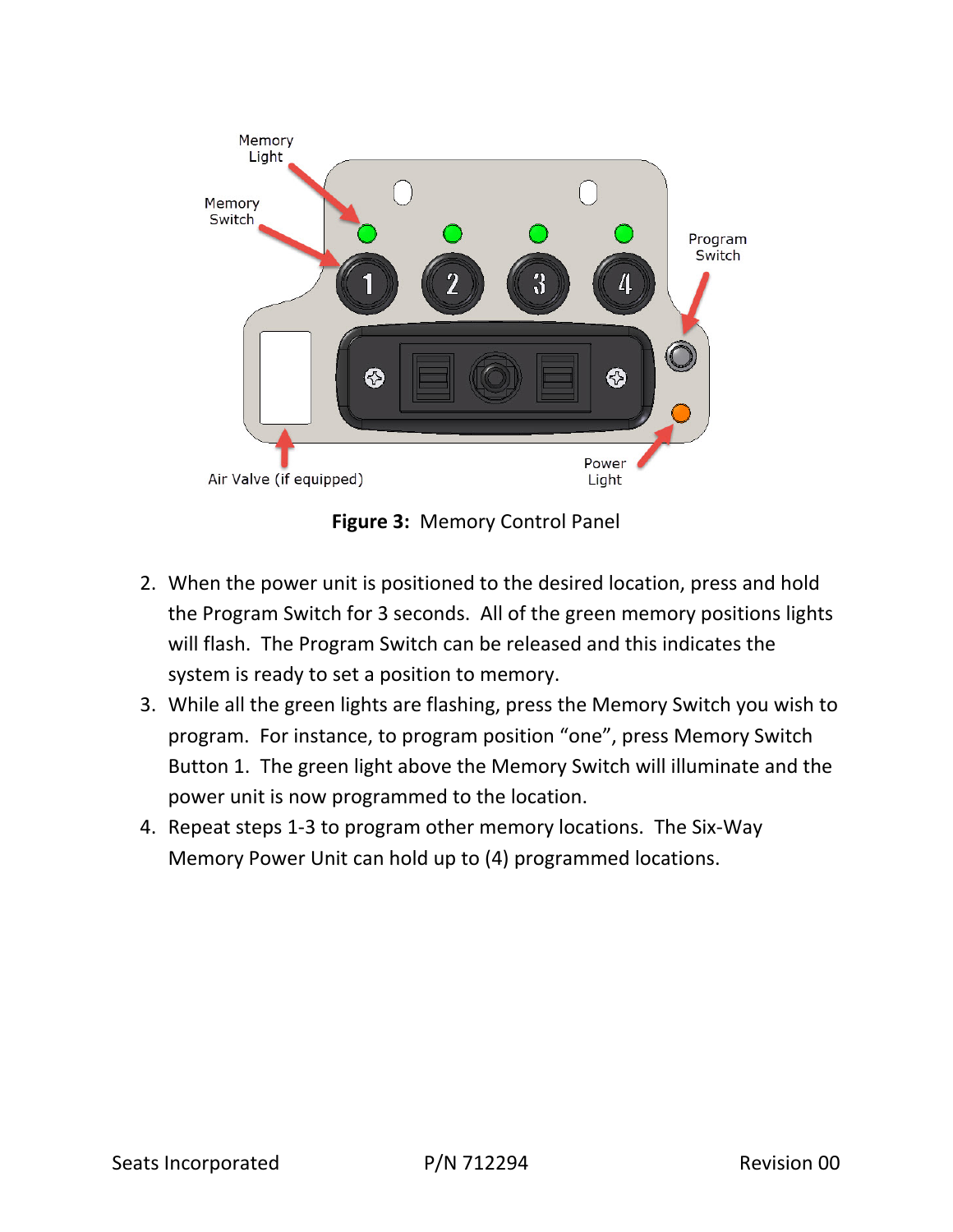#### **Using the Programmed Memory Unit**

To move the power unit to a programmed location, press one of the Memory Switch buttons that has been preset to a location. When the button is pressed, the seat will automatically adjust to the programmed position.

**NOTE: The power unit will not move to a programmed location when the vehicle is in gear. If the power unit is travelling to a selected memory location when the vehicle is placed in gear, it will complete the operation.** 

#### **Changing a Programmed Location**

To change a previously programmed memory location, follow the steps in the section "Programming the Memory System".

**NOTE: Moving the power unit to a new location and programming the new location will override any pre‐existing programming for the selected memory switch.**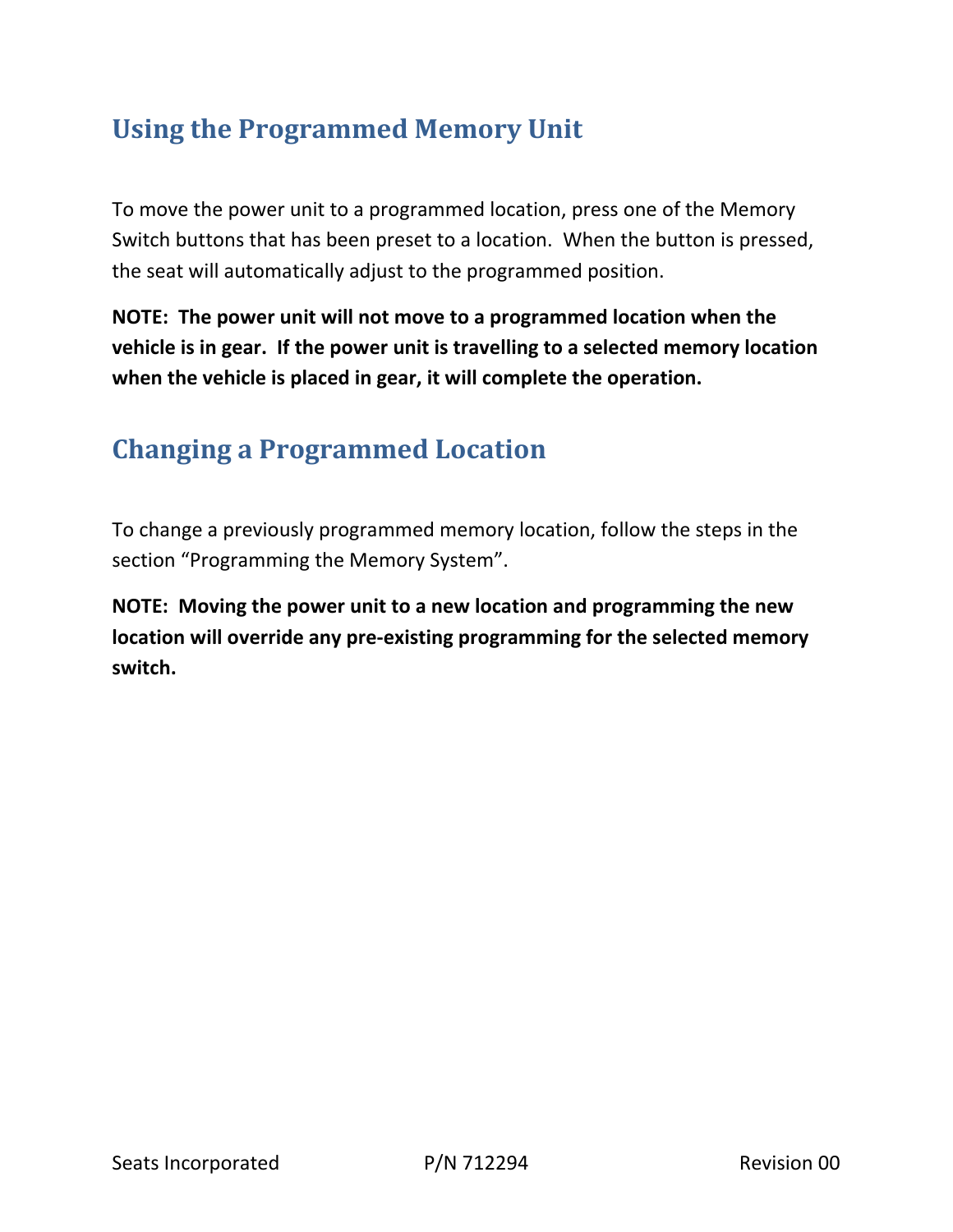### **Troubleshooting**

The amber (power) and green (memory) light indicators act as a troubleshooting guide for the user. Please refer to this list should any problems occur with the Six‐ Way Memory Power Unit.

**Key:** ● On ○ Off \* Flashing

| <b>Amber Light</b> | <b>Green Lights</b><br>(flash) | Problem                                                                                           | <b>Solution</b>                                                                                                                                                              |
|--------------------|--------------------------------|---------------------------------------------------------------------------------------------------|------------------------------------------------------------------------------------------------------------------------------------------------------------------------------|
|                    |                                | Seat is not in programmed                                                                         |                                                                                                                                                                              |
|                    | O                              | memory location.<br>Sleep Mode                                                                    | Start vehicle and put into gear or<br>press any control button to<br>deactivate "Sleep Mode".                                                                                |
| ∩                  | O                              | No Power to Seat Control.                                                                         | 1. Check 30 Amp fuse.<br>Replace with appropriate<br>fuse if blown.<br>2. Power cable disconnected.<br>Check wiring for cable<br>disconnections.<br>3. Vehicle battery dead. |
| $\ast$             | $\ast$<br>(Any/All)            | During power-up: Green<br>flashing lights indicate that<br>those memory locations<br>are not set. | Set memory location.                                                                                                                                                         |
| $\ast$             | $\ast$<br>(One)                | If when memory button is<br>pressed: Memory at that<br>location is not set.                       | Set memory location.                                                                                                                                                         |
| $\ast$             | $\ast$<br>(One)                | If after travel to a location:<br>Power unit stalled before<br>achieving programmed<br>location.  | 1. Move power unit with<br>manual controls and then<br>press the desired memory.<br>2. Manually move seat to<br>desired location and reset<br>the memory location.           |